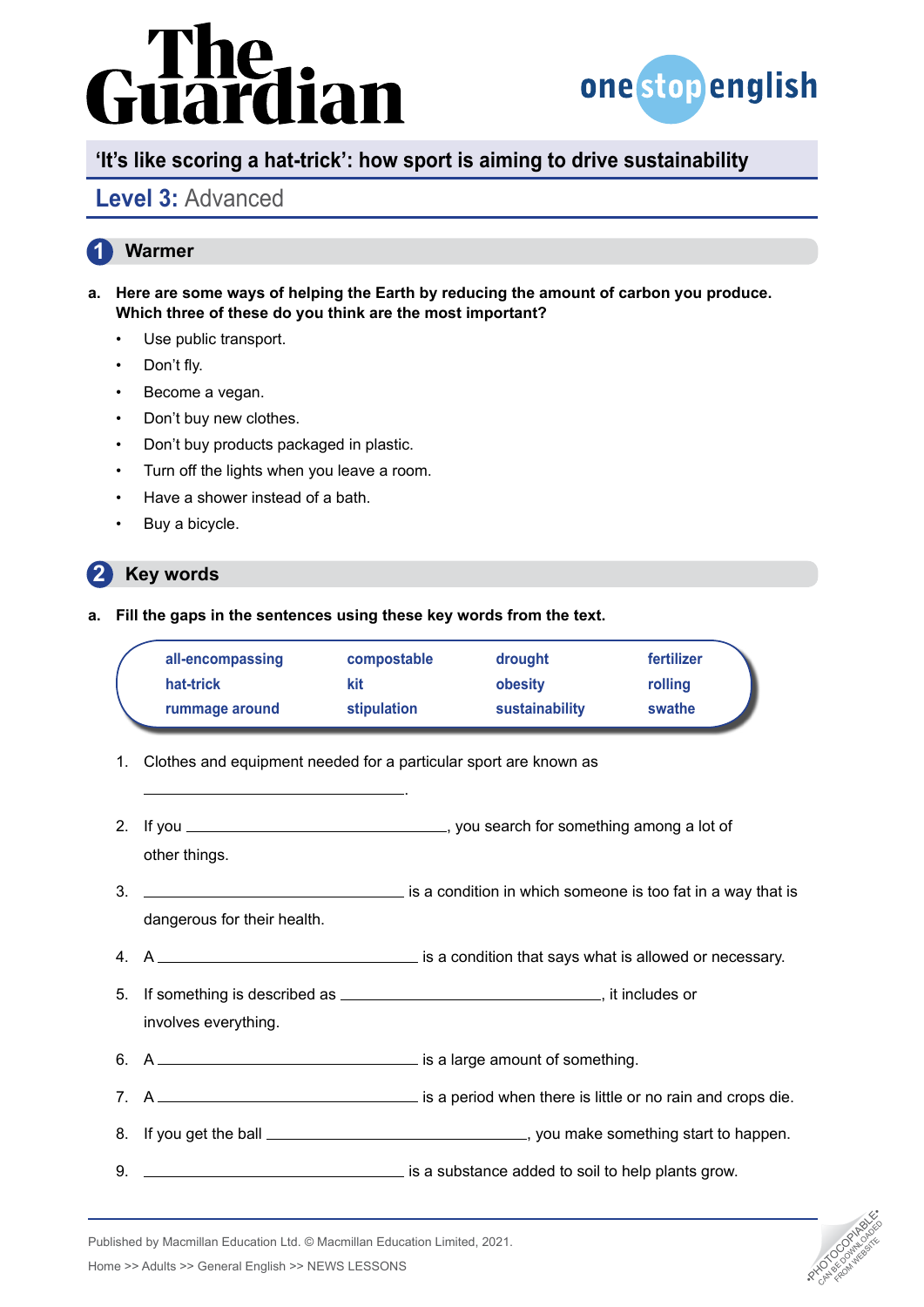

## **'It's like scoring a hat-trick': how sport is aiming to drive sustainability**

## **Level 3:** Advanced

- 10. If a substance is , it is made of plants and can be recycled to improve the quality of soil.
- 11. **interest of using methods that do not harm** is the process of using methods that do not harm the environment.
- 12. In football, a is three goals scored by the same player.

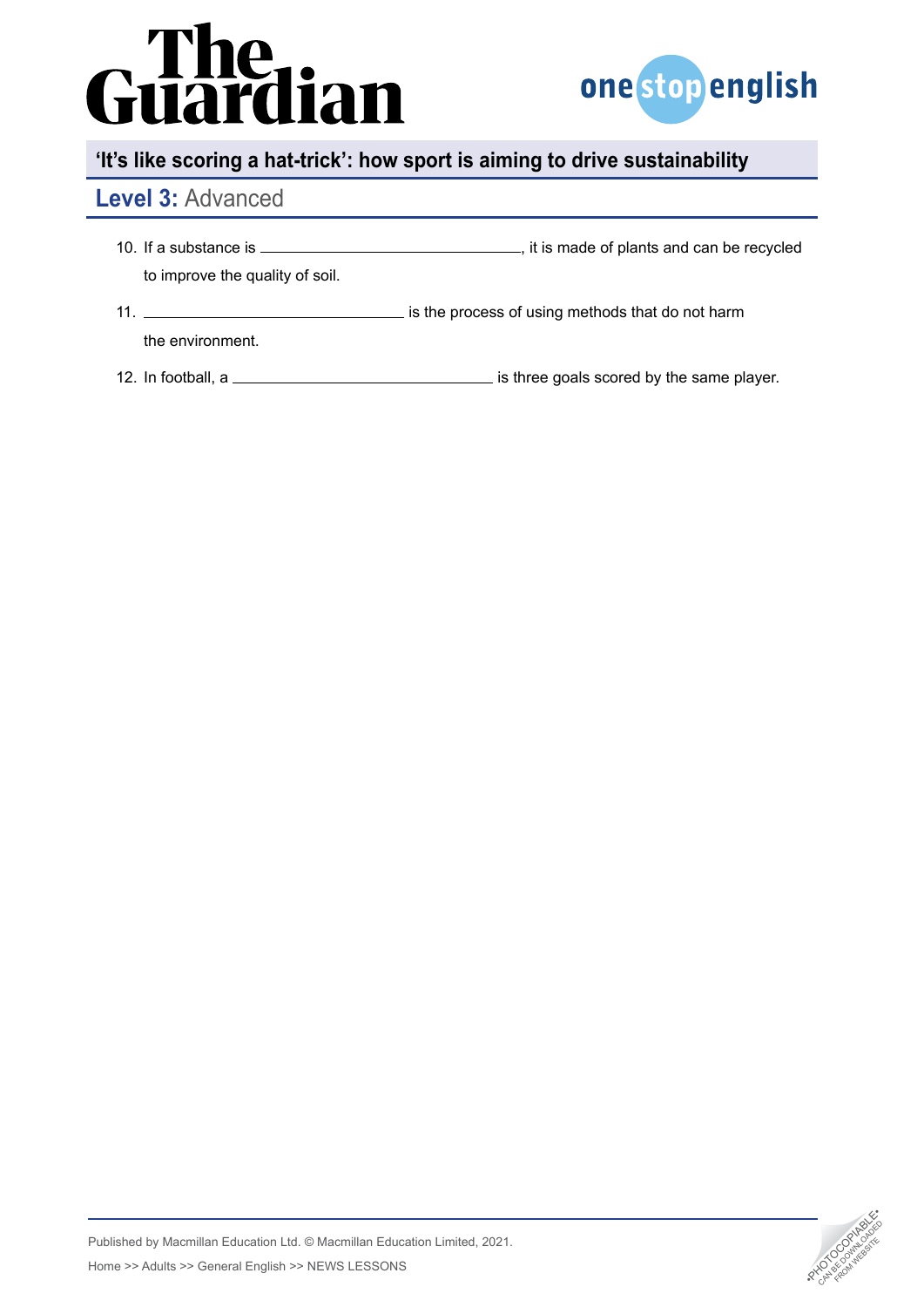

## **'It's like scoring a hat-trick': how sport is aiming to drive sustainability**

### **Level 3:** Advanced

*Shoreham FC have made changes ranging from vegan pasties to carbon offsetting while Play It Again Sport is removing financial barriers in south Wales* **[Tanya Aldred](https://www.theguardian.com/profile/tanyaaldred)**

#### **20 October, 2021**

- 1 It all started when Steffan Rees, a karate instructor in south Wales, realized that lots of children were unable to come to his classes because the kit was too expensive, while at the same time others had stuff sitting unused in their wardrobes. He suggested to the charity People and Work that it introduce a sportswear and equipment recycling scheme. The momentum built and Natasha Burnell started running Play It Again Sport in November, 2019.
- 2 Burnell loves her job, which involves lots of human interaction and plenty of rummaging around in her huge store room. Play It Again Sport is based in the Rhondda Valley, an exmining community with high levels of obesity, sickness and unemployment and lower levels of access to transport. Keeping things local and low-cost is essential.
- "We will take anything to do with sport," she 3 says. "The only stipulation is that we can reuse it. We don't want to put stuff in landfill. We've had skis, lacrosse sticks, cleats – you name it. We have donation boxes in every leisure centre in the area, and we sell stuff in a recycling shop."
- With the funds raised by selling the donated 4 items, Play It Again Sport provides sporting activities for the local community, a running group, sport in schools, armchair aerobics for older people, walking rugby. It tries to offer a little bit of something for everyone: the walking rugby tends to attract men over 50 who come together and socialize.
- The job brings Burnell into contact with the 5 best of the human spirit. "I went to a rugby club in June in a low-income area. We were selling boots for £3 – socks for free – and an 11-year-old came over with his friend and insisted on buying him boots. The friend had come down to play in old trainers and school

uniform, and his smile brought a tear to my eye. It also shows the sense of community round here – people will support each other."

- This commitment to the local community and 6 circular economy won Play It Again Sport an award at the British Association for Sustainable Sport (BASIS). The event also served as a 10th birthday party for BASIS, which has found that in the past year interest in its work has gone through the roof. "The level of engagement reflects that of society," says the Chief Executive, Russell Seymour. "Sport has been impacted by climate change and people are realizing it."
- 7 The impact has been all-encompassing, affecting elite athletes and grassroots players, in the UK, but particularly the global south. Flooding wiping out swathes of games in the UK, drought doing the same in South Africa, cricket matches in India moved because of lack of water while international matches have been interrupted by air pollution. Super typhoons and hurricanes threaten venues and interrupt events while intense heat is a hazard for athletes and spectators, especially children.
- Seymour stresses the power of sport as a means of communicating about the climate crisis, which matches the experience of Shoreham FC, winners of BASIS's Club Strategy award. There, it was the diagnosis of the owner and chairman Stuart Slaney's son Luca with Crohn's disease, which got the ball rolling. Luca went vegan, persuaded Stuart to join him, then suggested the club serve a partvegan menu. Fans started asking what else the club were doing sustainability-wise and the process started. 8
- They began with the simple stuff: replacing 9 lights with LEDs and changing to a renewable energy supplier. They stopped using fertilizer, started switching their mechanical equipment over to electric and changed to compostable kitchen wear.
- 10 The club installed a bike park, then reduced the cost of tickets for fans who cycle to the ground or can prove they arrived on public transport or by electric car. That deduction then goes towards carbon offsetting. The club are also planning to install EV charging points.



Published by Macmillan Education Ltd. © Macmillan Education Limited, 2021. Analysished by Macmillan Education Ltd. © Macmillan Education Limited, 2021.<br>Home >> Adults >> General English >> NEWS LESSONS •PHOTOCOPIA •PHOTOCOPIA •PHOTOCOPIA •PHOTOCOPIA •PHOTOCOPIA<br>Analysis •Photocopy •PHOTOCOPIA •PH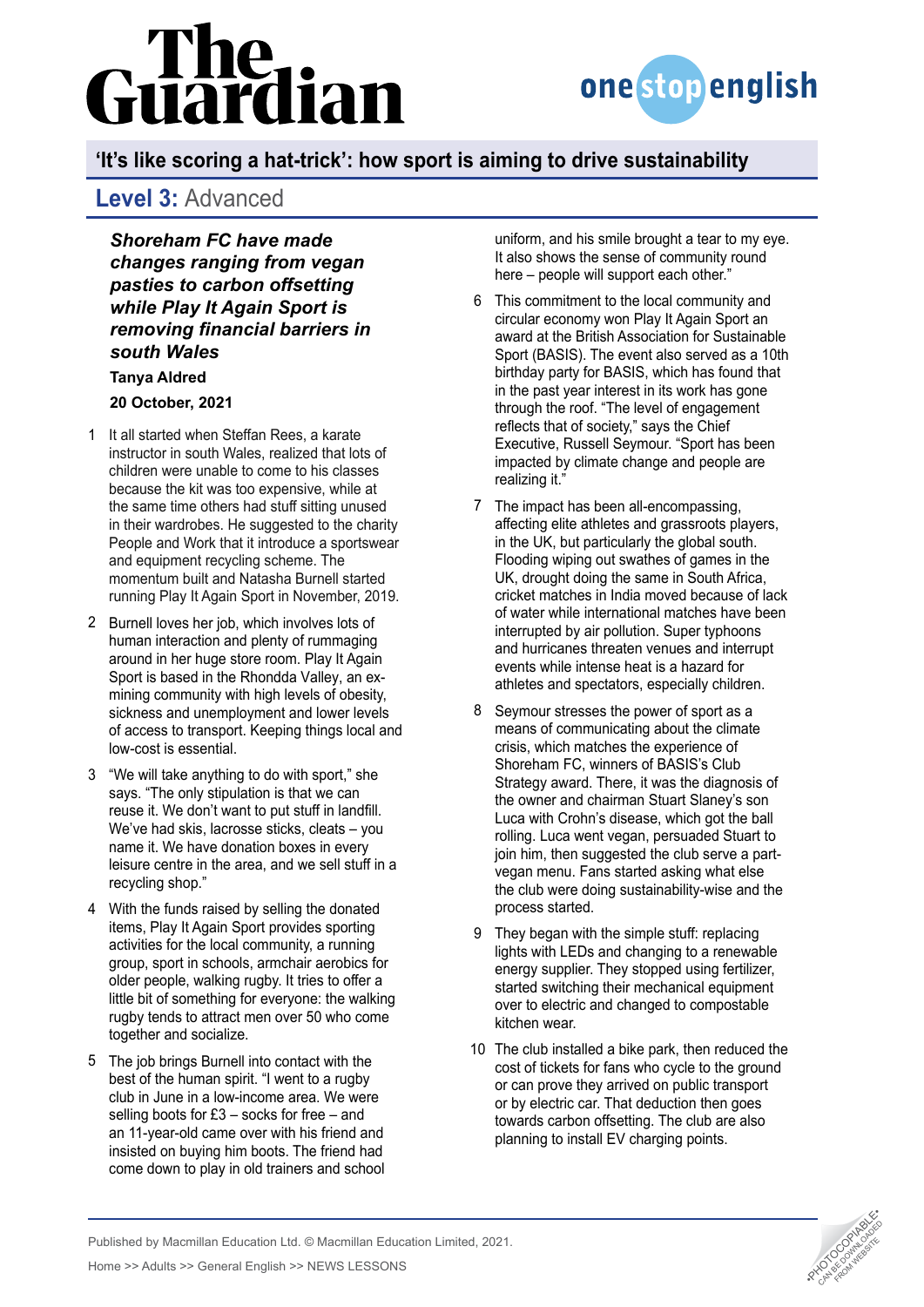# The<br>uardian



## **'It's like scoring a hat-trick': how sport is aiming to drive sustainability**

## **Level 3:** Advanced

- Fans have largely been keen. Forty supporters 11 have changed their energy supplier, while others come to help with the recycling. "Most of our supporters are working class," says Stuart Slaney. "We don't see sustainability as a white-collar thing. Our supporters seem more interested in lowering their carbon footprint than most." The part-vegan menu has gone down well too with three of the players switching to a vegan diet.
- 12 Financially, Slaney has been pleasantly surprised. The LEDs required an initial outlay but there's been a 30% reduction in energy bills. They're also about to invest £50,000 in LED floodlights, which should reduce costs by 70% and ensure "you can no longer see us from space!"
- 13 "It's been a massive journey for me," says Slaney, "and you can't just jump in. We planned it over six months and slowly started to get our carbon footprint down. The satisfaction is like scoring a hat-trick on match day."

© Guardian News and Media 2021 First published in *The Guardian*, 20/10/2021

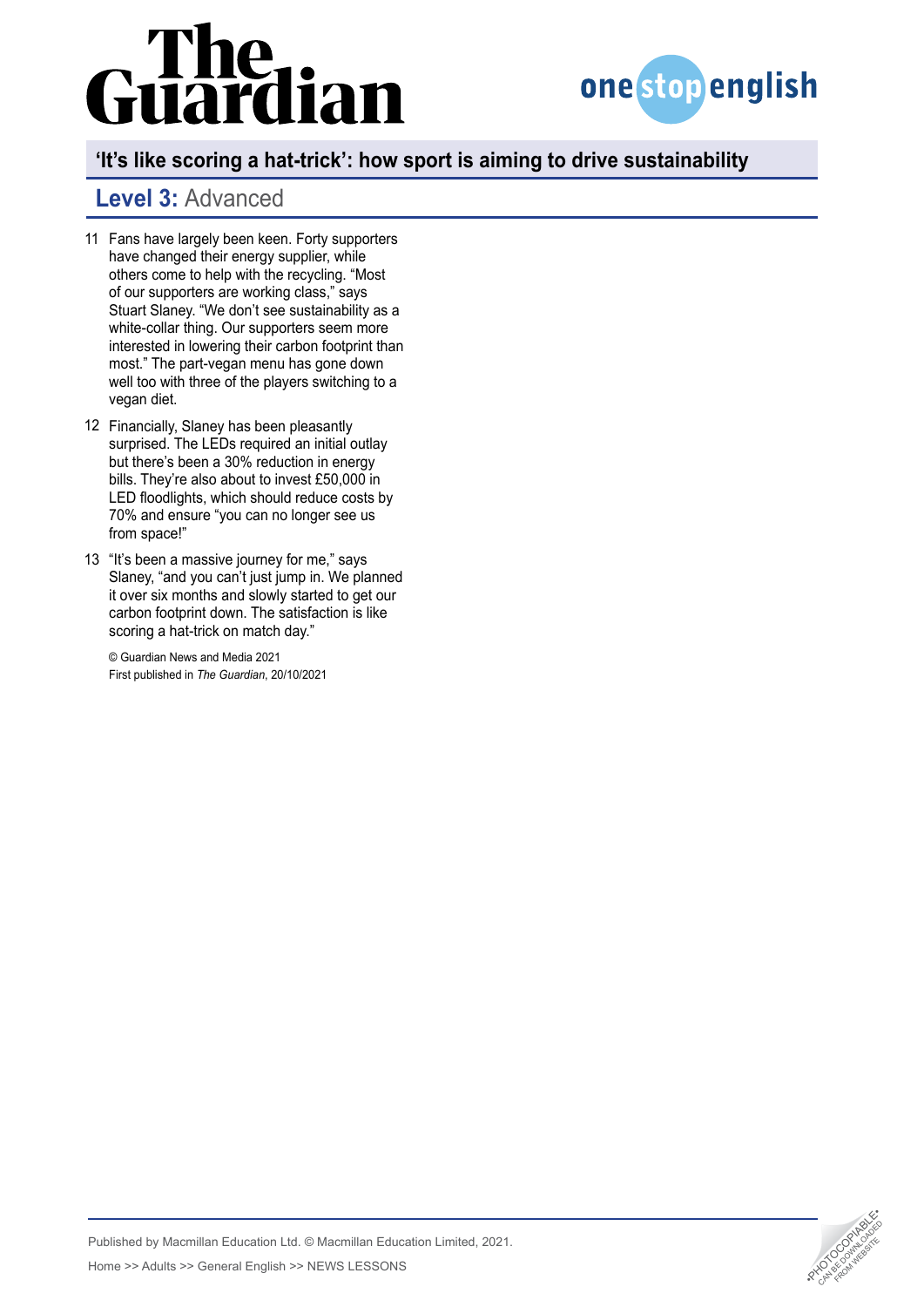

## **'It's like scoring a hat-trick': how sport is aiming to drive sustainability**

## **Level 3:** Advanced

### **3 Comprehension check**

### **a. Answer the questions using information from the article.**

- 1. What does the charity Play It Again Sport do?
- 2. What four problems does the Rhondda Valley have according to the article?
- 3. What is the only condition placed on items donated to the charity?
- 4. Which social group is particularly involved in walking rugby?
- 5. What 'brought a tear' to Natasha Burnell's eye?
- 6. What two factors affected cricket matches in India?
- 7. Why did Shoreham FC's chairman become a vegan?
- 8. What benefit do fans who cycle to the match get from Shoreham FC?
- 9. What two further 'green' installations are the club planning?
- 10. How has Shoreham FC managed to achieve a 30% reduction in energy bills?

#### **4 Key language**

### **a. Complete the phrases from the text using prepositions.**

- 1. insist doing something
- 2. be diagnosed a disease or condition
- 3. be interested \_\_\_\_\_\_\_\_\_\_\_\_\_\_\_\_\_\_\_\_\_\_\_\_\_\_\_\_\_\_\_\_\_ doing something
- 4. invest new equipment
- 5. provide activities \_\_\_\_\_\_\_\_\_\_\_\_\_\_\_\_\_\_\_\_\_\_\_\_\_\_\_\_\_\_\_\_the local community
- 6. change an alternative energy supplier
- 7. a reduction \_\_\_\_\_\_\_\_\_\_\_\_\_\_\_\_\_\_\_\_\_\_\_\_\_\_\_\_\_\_\_\_\_ energy bills
- 8. a commitment \_\_\_\_\_\_\_\_\_\_\_\_\_\_\_\_\_\_\_\_\_\_\_\_\_\_\_\_\_\_\_\_the local community



Published by Macmillan Education Ltd. © Macmillan Education Limited, 2021. Analysished by Macmillan Education Ltd. © Macmillan Education Limited, 2021.<br>Home >> Adults >> General English >> NEWS LESSONS •PHOTOCOPIA •PHOTOCOPIA •PHOTOCOPIA •PHOTOCOPIA •PHOTOCOPIA<br>Analysis •Photocopy •PHOTOCOPIA •PH